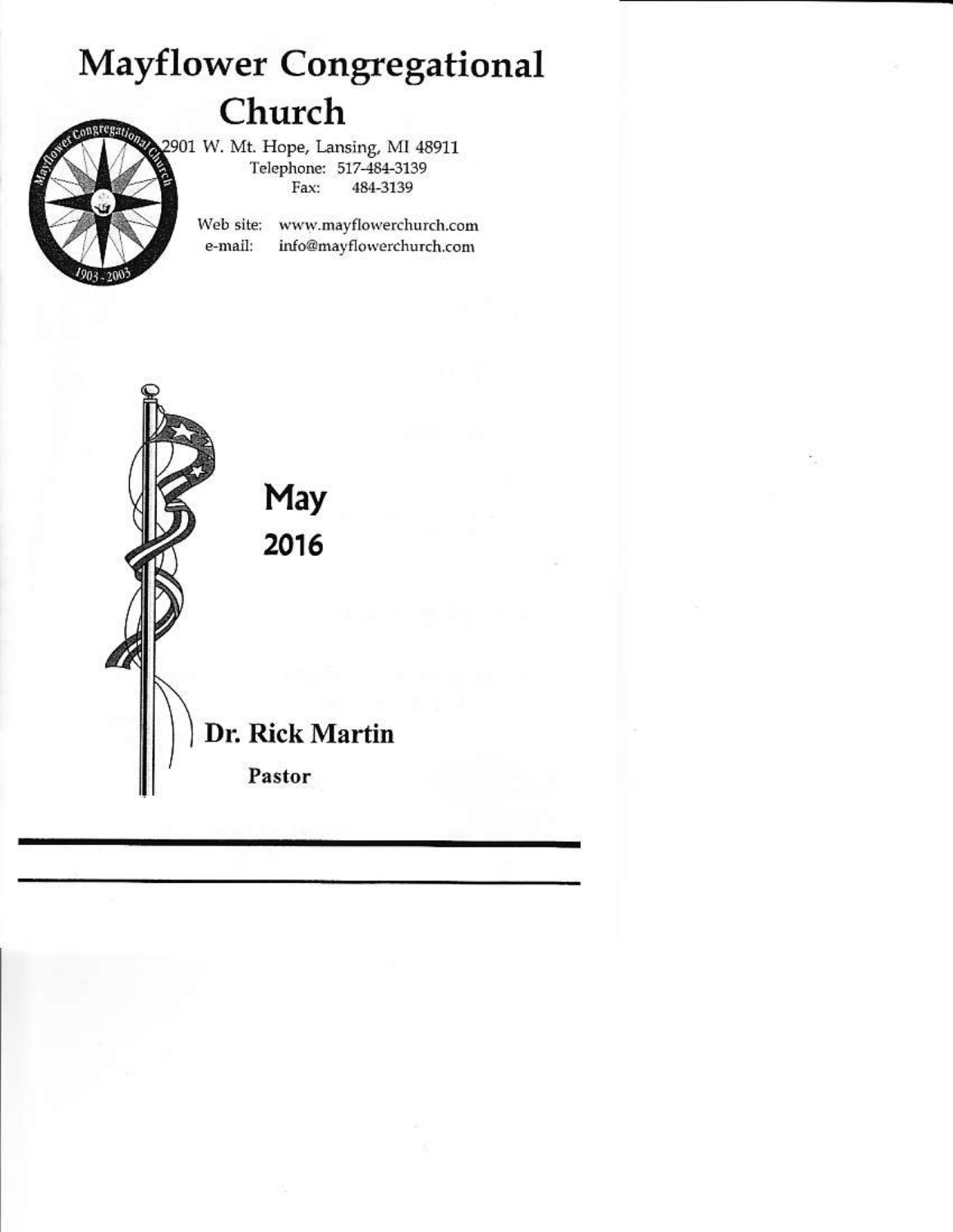$\mathcal{M}$ ay

## Birthdays

## BIRTHDAYS

5/1 - Celia Snow (93) 5/7 - Linda Wheeler 5/18 - Roger Kennedy 5/22 - Tieson Graham 5/26 - Bob Felter

## **ANNIVERSARIES**

5/4 - Mike & Mary Rutledge 5/25 - Chad & Liz Canfield



Head Usher Lois Ries Outreach Focus Foodbank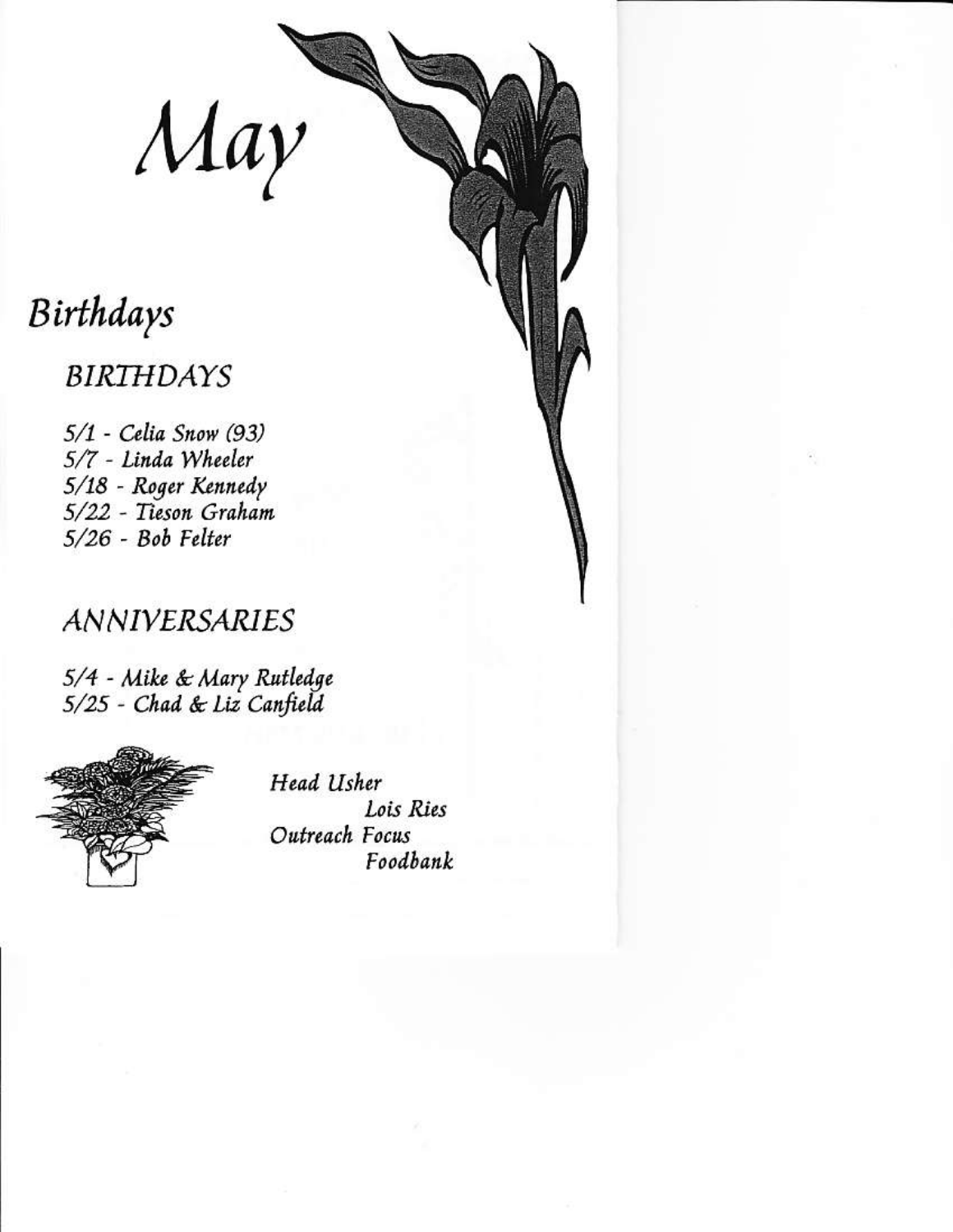### From The Pastor's Desk

#### As Sand in the Hour Glass, so are The Days Of Our Lives.

Some will recognize the title, it is my mother-in-law's "cannot miss" show; along with Survivor. Lately, with physical therapy and multiple trips to doctors and dentists, the 1-2pm time slot has been violated with appointments. Thus we record both shows. I've had to start her show for her several times the past couple of months (technically challenged). I've never seen the show, but during the past couple of years, I've seen the beginning of the show several times – which got me thinking about our life in God.

#### Psalm 90:10

Our days may come to seventy years, or eighty, if our strength endures; yet the best of them are but trouble and sorrow, for they quickly pass, and we fly away.

#### Psalm 90:12 Teach us to number our days, that we may gain a heart of wisdom.

Summary: Life goes by in a hurry. It is filled with good and bad days, much of which we cannot control; except to respond in a godly manner. Obviously, (from the context), "*a heart of wisdom*" is a right relationship with God through Jesus Christ and daily walking in the fear of God. We cannot do much about the past (repent, forgive, let go) but we have some control over the present (our attitude/behavior) and God has our future in hand.

Conclusion: Relax, love God, love people, and enjoy life. In Christ, eternity is a guarantee.

#### **Psalm 90:14**

Satisfy us in the morning with your unfailing love, that we may sing for joy and be glad all our days.

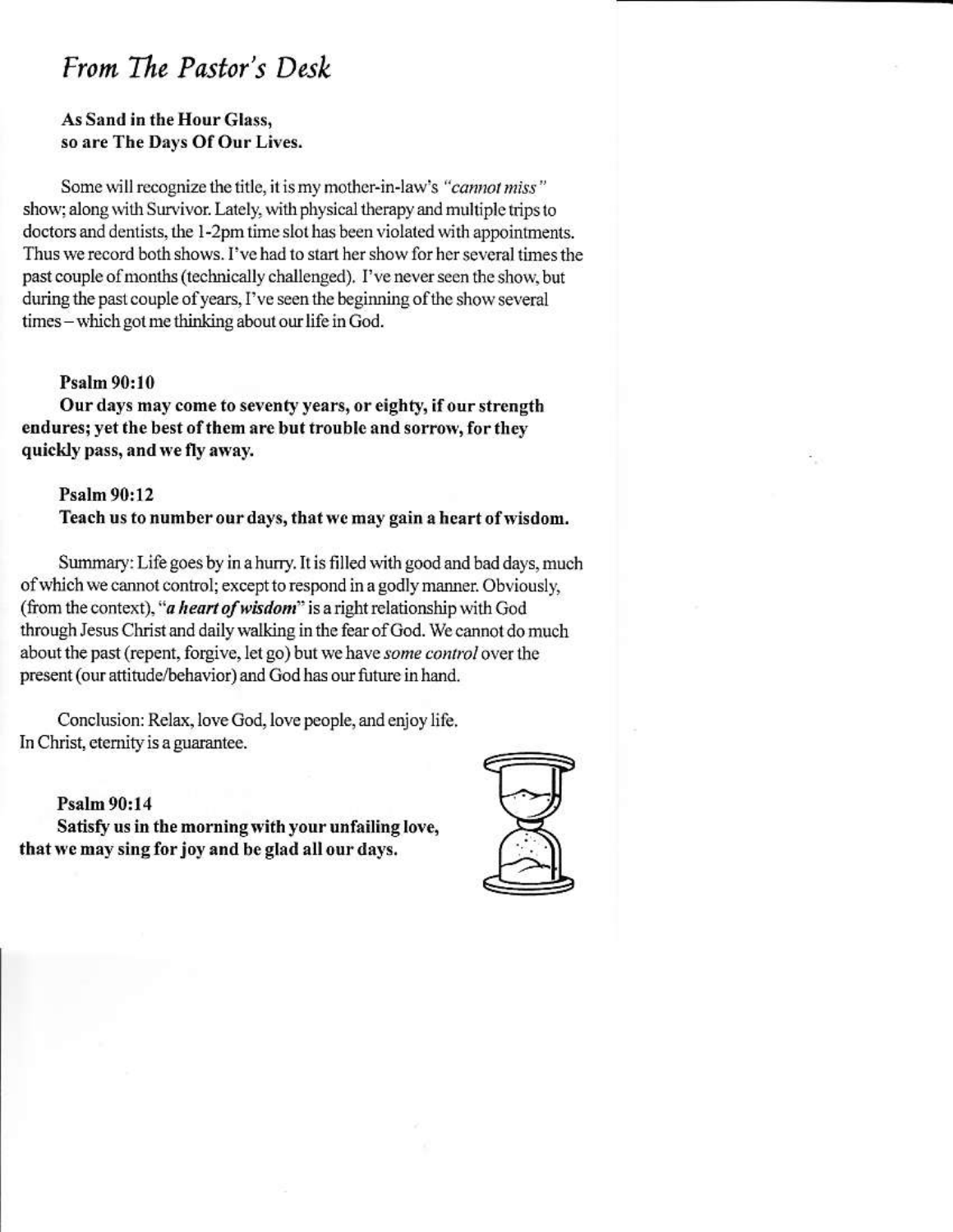#### Lay Leader's Message

When I think of spring, I think of flowers budding, me sneezing and spring cleaning. If our houses get dusty from being closed and the furnace running all winter, what about our minds, hearts and souls. It is time to shake out the cobwebs, let new ideas into our lives, reaffirm our faith, maybe do something you've never done before, volunteer somewhere, learn to not write run-on sentences. If you feel good about yourself and give off a happy aura, then you will make others happy. It's a good feeling. As the words to a song read "There is sunshine in my soul today. Happy Spring!!

Ann McClelland



#### **Thrift Sale**

Thanks to all who donated items for the thrift sale and/or worked in setting up, selling, and cleaning up! Proceeds will go to the church's general fund. We plan to have another sale as usual in late October, so start saving up your items NOW! A good way to do it is to have a box or bag in a closet or a corner of your basement or garage, and as you see things you don't need or want any more, put them in the box or bag. Then you'll be ahead of the game when the time comes!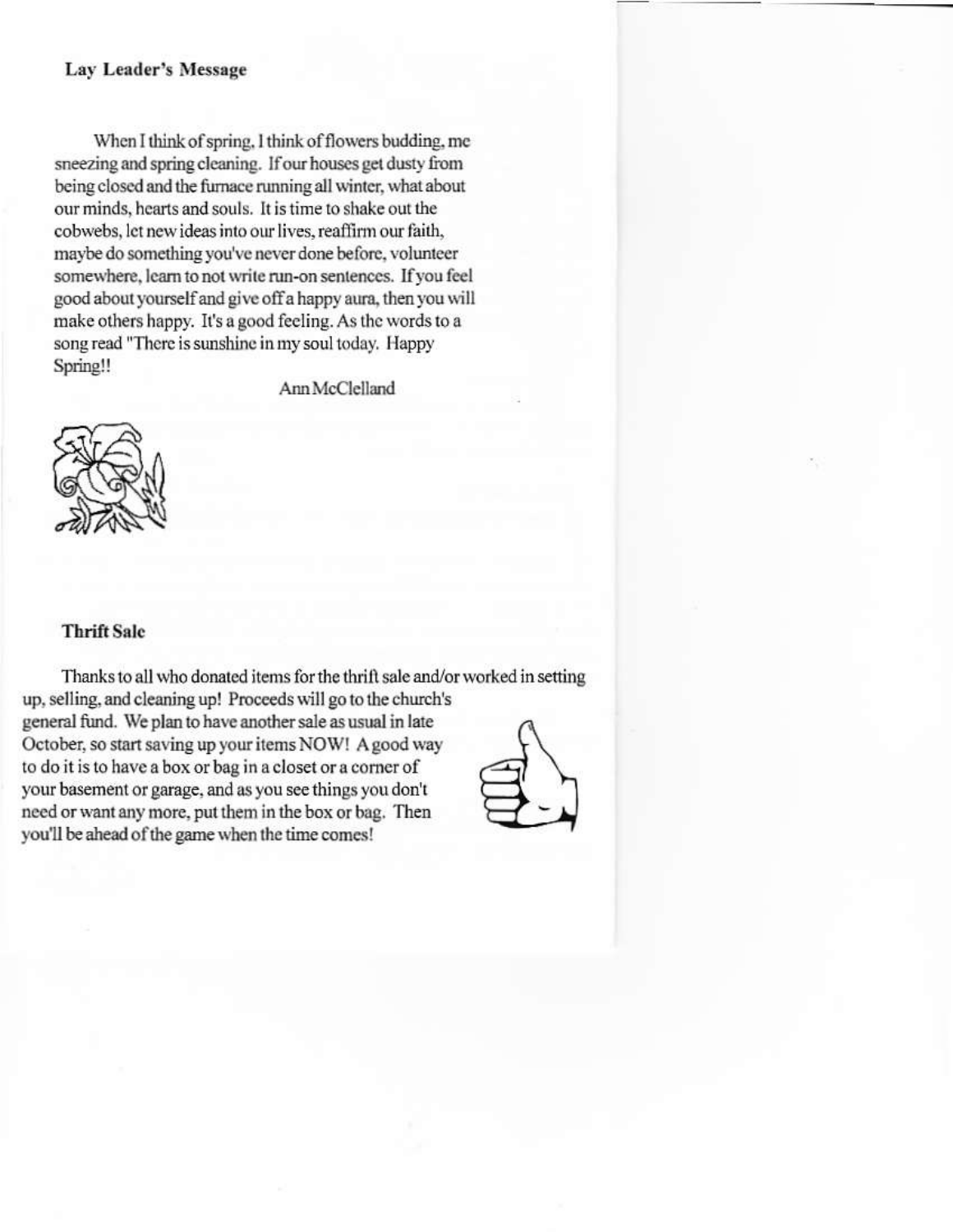#### **Memorial Day Quotes and Thoughts**

These fallen heroes represent the character of a nation who has a long history of patriotism and honor - and a nation who has fought many battles to keep our country free from threats of terror.

Michael N. Castle

Memorial Day isn't just about honoring veterans, its honoring those who lost their lives. Veterans had the fortune of coming home. For us, that's a reminder of when we come home we still have a responsibility to serve. It's a continuation of service that honors our country and those who fell defending it.

Pete Hegseth

Patriotism is supporting your country all the time, and your government when it deserves it. Mark Twain



I have long believed that sacrifice is the pinnacle of patriotism. **Bob Riley** 

I only regret that I have but one life to lose for my country. Nathan Hale

My fellow Americans, ask not what your country can do for you, ask what you can do for your country. John F. Kennedy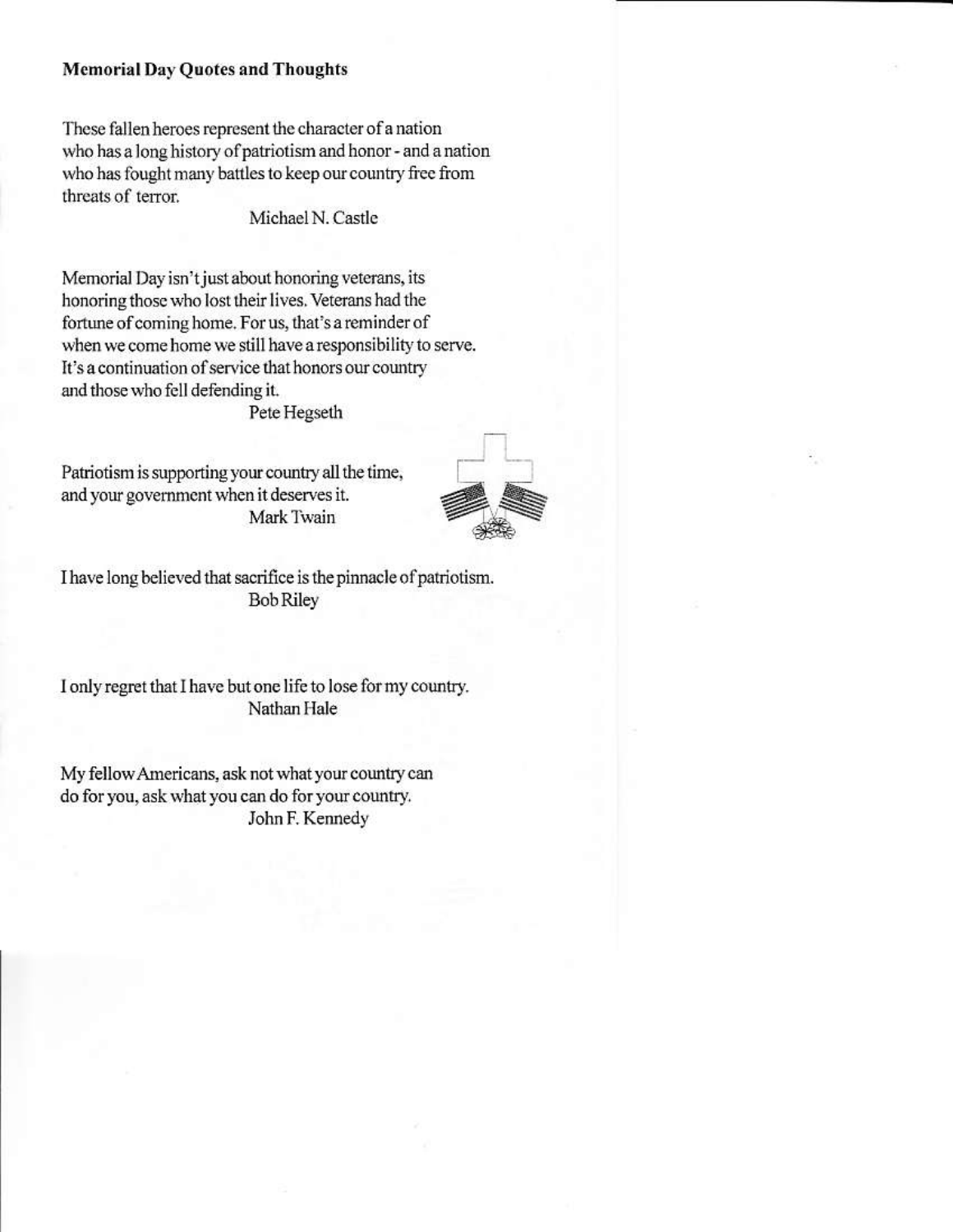|      |                                                                 | 2                                   | S                                                           | 4              | S<br>Handbells 3:45<br>Choir 5:30             | S             | r.                                   |
|------|-----------------------------------------------------------------|-------------------------------------|-------------------------------------------------------------|----------------|-----------------------------------------------|---------------|--------------------------------------|
|      | $\infty$<br>Mother's Day                                        | 9                                   | $\frac{1}{\sqrt{2}}$<br><b>Trustees Meeting</b><br>10:30 am | Ξ              | $\frac{1}{2}$<br>Handbells 3:45<br>Choir 5:30 | $\frac{1}{2}$ | 14<br>Second Saturday<br>Supper 5 pm |
| /KmM | $\frac{5}{5}$<br>Notes Deadline<br>Council - noon<br>Prudential | $\frac{6}{1}$                       | $\overline{17}$                                             | $\frac{8}{10}$ | $\frac{1}{2}$<br>Handbells 3:45<br>Choir 5:30 | $20\,$        | $\overline{\mathcal{L}}$             |
| KGON | 22<br>Music Sunday<br>Picnic                                    | 23                                  | 24                                                          | 25             | 26                                            | 27            | 28                                   |
| u    | 29<br>Lunches<br>Advent                                         | 80<br>Memorial Day<br>Office closed | $\overline{5}$                                              |                |                                               |               |                                      |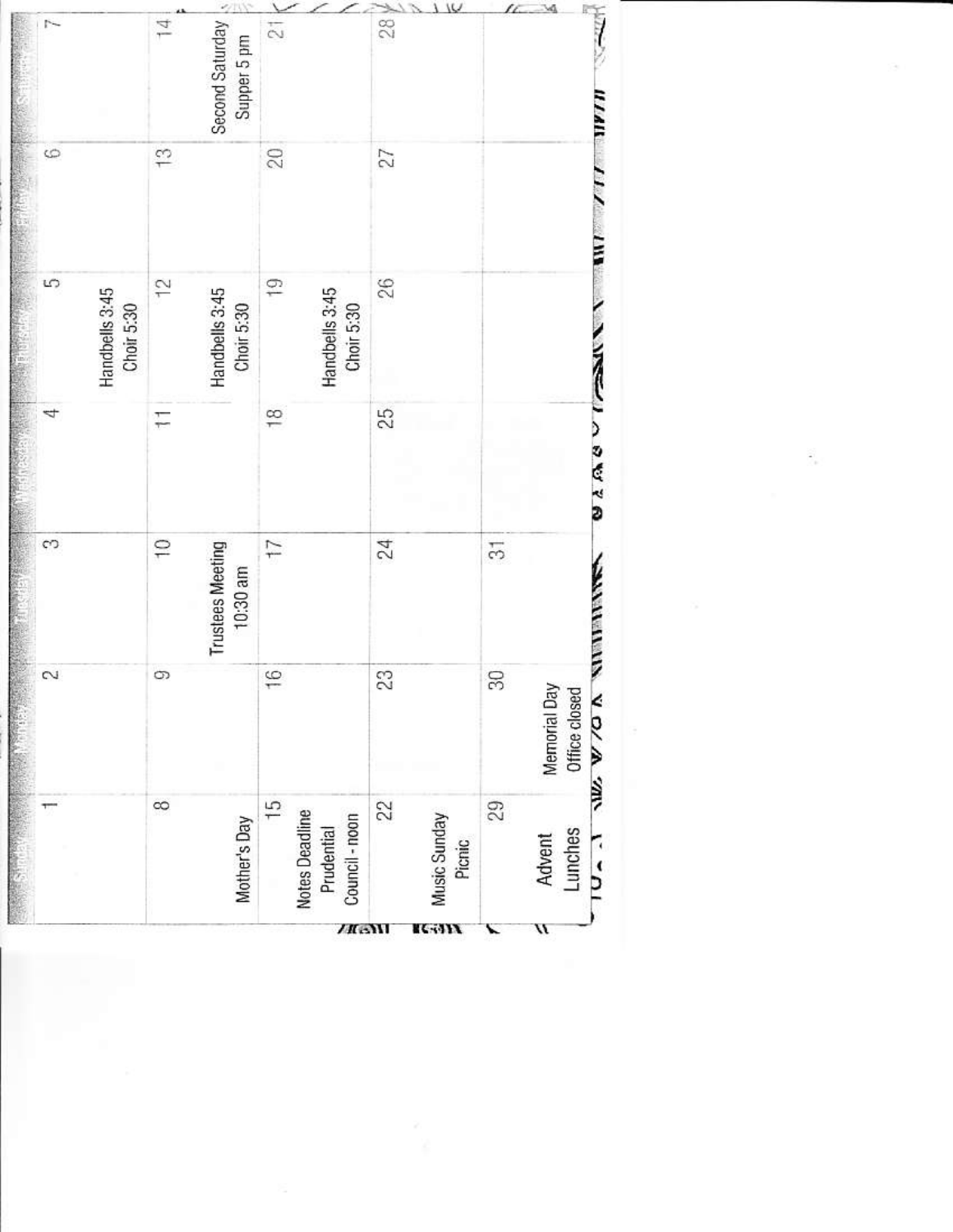#### **Mayflower Financial News**



The 2nd Saturday Suppers continue to be a huge success. Our year to-date profit of three months is \$1806.56. Our Corned Beef Dinner netted us \$608.62.

A brief summary of our finances as of March 31, 2016:

| Income:                     | 8,692.38<br>s |
|-----------------------------|---------------|
| Expenses:                   | 6,356.57      |
|                             | \$2,335.81    |
| <b>YTD</b> for Three Months |               |
| Income:                     | \$25,612.14   |
| Expenses <sup>.</sup>       | 20 101 19     |

| Fund Balances: |                              |             |
|----------------|------------------------------|-------------|
|                | Checking:                    | \$20,123.37 |
|                | <b>Bequest Funds Savings</b> | 11,015.62   |
|                | <b>Heat Funds Savings</b>    | 8,000.19    |
|                | Memorial Fund CD             | 5,497.26    |
|                | CD Savings                   | 22,313.41   |
|                |                              | \$66,949.8  |

A more detailed report is available in the brochure rack near the church office.

> Linda Wheeler Treasurer

 $$5,510.95$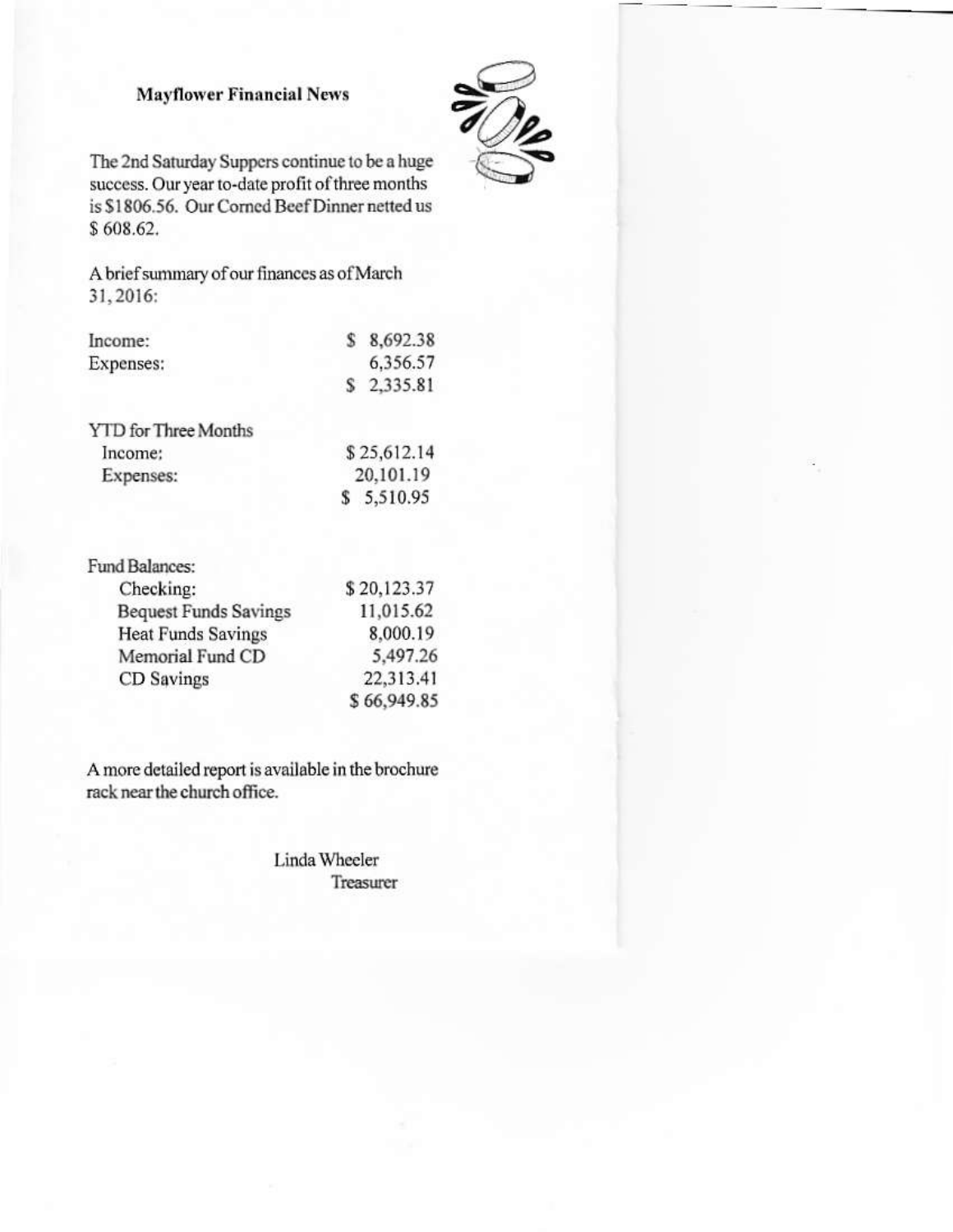#### **Christian Education**

The adult Sunday School "Lunch and Learn" will continue with a class on Sunday, May 1, at noon. We have been studying Isaiah and will be continuing this month, finishing at our June lesson. The studies are completely self-contained, so please feel free to attend even if you missed a previous class. The discussions have been good and more voices add more to think about!

Our Ronald McDonald House dinner will be on Tuesday, May 10th. There will be a planning meeting on Sunday, April 29, immediately following coffee hour. Please come even if you aren't free on the 10th - many hands make light work!

Liz Canfield



**Yard Clean-up** 

The Trustees have set Saturday, May 21st as outdoor clean-up/spruce-up day. We need all able-bodied folks to come out and help to keep your church property looking well cared for.

We plan to work from 9:30 to 12:30. Bring yard tools that you like. We will also be spreading donated mulch.

Many hands make light work. If you have questions call Roger.



Thank you!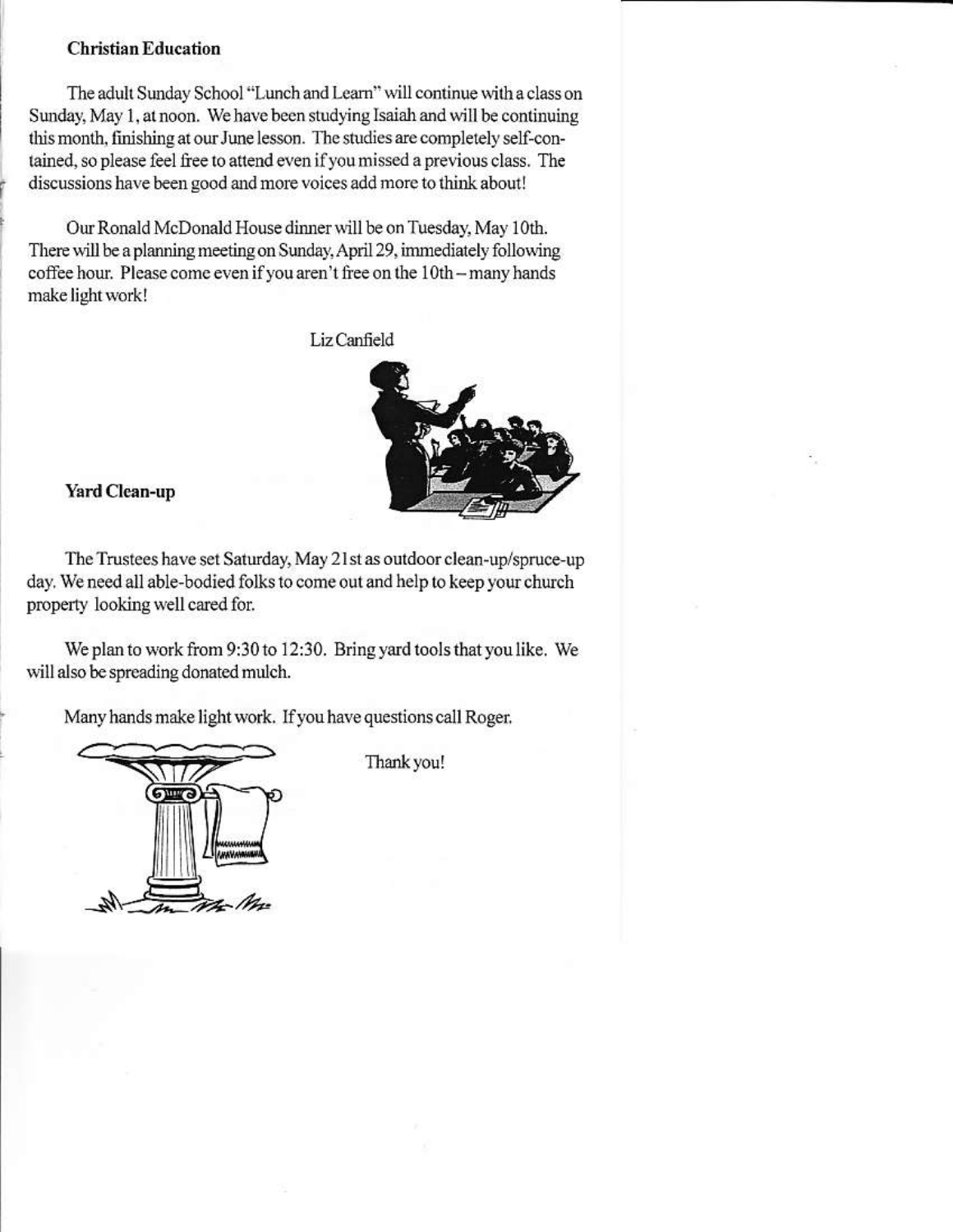#### **Music Notes From Barb Fuller**



Webster's Dictionary defines the word "sacred" as "pertaining to or connected with religion." Normally I look to the words in sacred music as speaking of God or Jesus or the Holy Spirit. However, there is music where there are no words and yet it touches me at an emotional level that makes me feel closer to God. There are also compositions whose words wouldn't be considered "sacred," but they as well as the music move me deeply and do feel sacred to me.

One such piece of music is an "anthem" the choir will be singing on May 22nd, Music Sunday. The words for "Michigan Morn" were written by John Jennings and the music was composed by H. Owen Reed who taught at Michigan State University from 1939 - 1976. The piece came from the folk opera "Michigan Dream," and our own Warren Emrick sang the solo in "Michigan Morn" when it was first performed at M.S.U. It is the combination of the hauntingly beautiful music and the text painting that make hearing "Michigan Morn" a truly spiritual, if not religious, experience for me.

- There is gold in the eye of the morning, in Michigan where I was born:
- There is gold in the sky and the lakes and the trees, For a man with a will to believe what he sees:
- There is gold in the eye of the morn.
- There is gold in the sound of the morning, in Michigan where I was born:
- There is gold in the song and wherever it rings, The land where I stand shines with fine golden things:
- There is gold in the sound of the morn.
- There is gold in the touch of the morning, in Michigan where I was born:
- There is gold in the seed as it flows from my hand, In the honey and milk and the fruit of my land;
- There is gold in the touch of the morn.
- There is gold in the heart of the morning, in Michigan where I was born:
- There is gold in the smile of wild roses that grow At the roadside where I and my true lover go;
- There is gold in the heart of the morn.